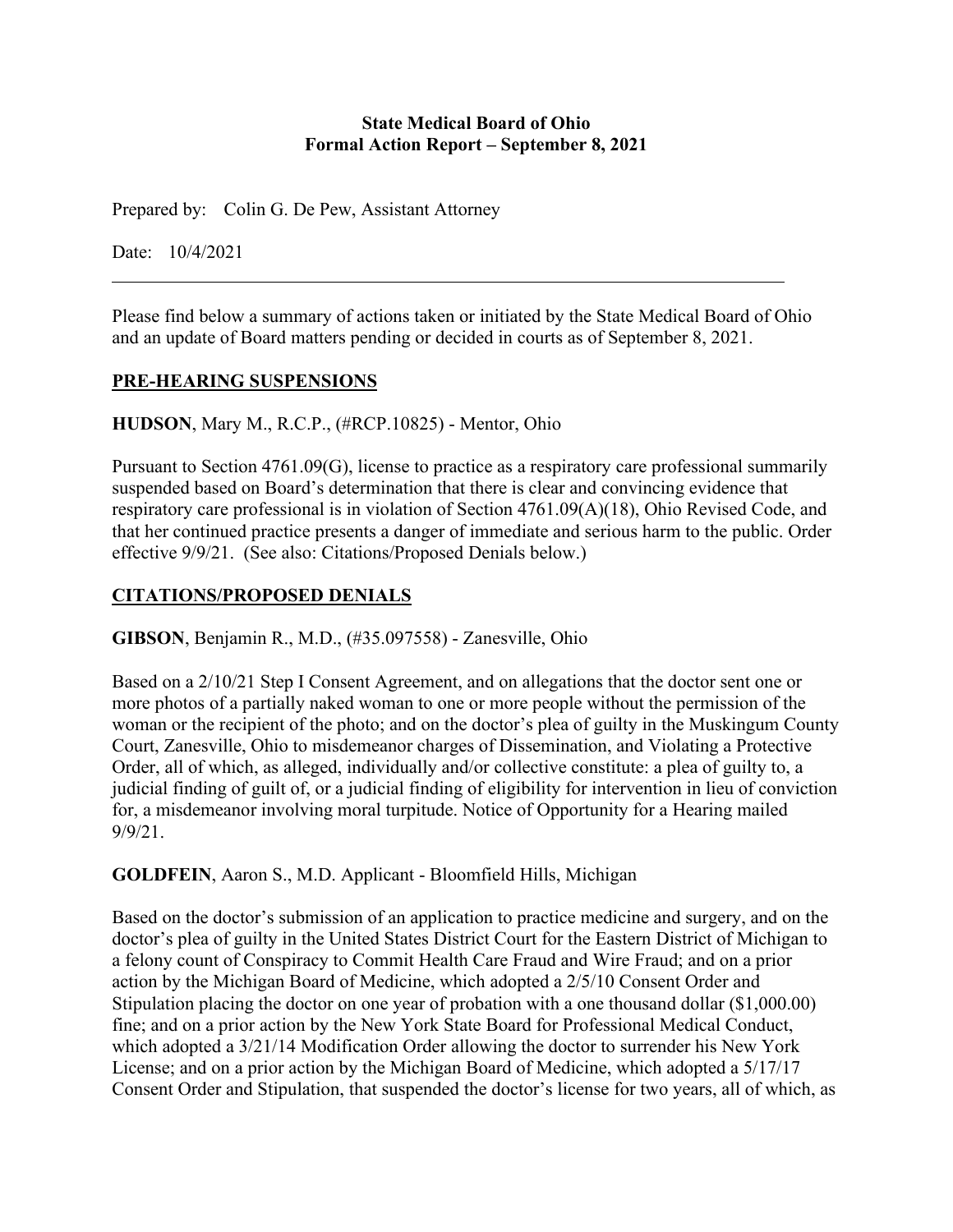alleged, individually and/or collective constitute: a plea of guilty to, a judicial finding of guilt of, or a judicial finding of eligibility for intervention in lieu of conviction for, a felony; any of the following actions taken by an agency responsible for authorizing, certifying, or regulating an individual to practice a health care occupation or provide health care services in this state or another jurisdiction, for any reason other than the nonpayment of fees: the limitation, revocation, or suspension of an individual's license to practice; acceptance of an individual's license surrender; denial of a license; refusal to renew or reinstate a license; imposition of probation; or issuance of an order of censure or other reprimand. Notice of Opportunity for a Hearing mailed 9/9/21.

# **HUDSON** Mary M., R.C.P., (#RCP.10825) - Mentor, Ohio

Based on a 8/2/19 police report from the Mentor Police Department, Mentor Ohio, which contained allegations that the respiratory care professional suffered a suspected heroin overdose; and on a 2/17/21 police report from the Mentor Police Department, which contained allegations that the respiratory care professional again suffered a heroin overdose; and on the respiratory care professional's 8/5/20 conviction in the Mentor Municipal Court of one count of Child Endangerment; and on the respiratory care professional's 5/17/21 plea of guilty in the Mentor Municipal Court to Child Endangerment, all of which, as alleged, individually and/or collective constitute: Impairment of ability to practice according to acceptable and prevailing standards of care because of habitual or excessive use or abuse of drugs, alcohol, or other substances that impair ability to practice; and a plea of guilty to, a judicial finding of guilt of, or a judicial finding of eligibility for intervention in lieu of conviction for, a misdemeanor involving moral turpitude. Notice of Summary Suspension and Opportunity for a Hearing mailed 9/9/21.

## **JAGODA**, Heather, M.D., (#57.246462) - Warren, Michigan

Based on the doctor's submission of a training certificate; and on a prior 3/20/21 summary suspension and a 5/12/21 Step I Consent Agreement requiring the doctor to abstain from alcohol; and on allegations that the doctor admitted to having relapsed when she consumed alcohol; all of which, as alleged, individually and/or collective constitute: violation of the conditions of limitation placed by the board upon a license or certificate to practice; and impairment of ability to practice according to acceptable and prevailing standards of care because of habitual or excessive use or abuse of drugs, alcohol, or other substances that impair ability to practice. Notice of Opportunity for a Hearing mailed 9/9/21.

## **LAKE**, Norma S., M.D., (#35.068277) - Miami, Florida

Based on the allegation that the prior action of the Florida Board of Medicine which issued a 6/30/21 Final Order and adopted Settlement Agreement, that reprimanded the doctors license, and permanently restricted the doctor from owning, operating or practicing and pain management clinic, and/or prescribing, ordering, and/or delegating the prescribing or ordering Schedules I-IV controlled substance, as alleged, individually and/or collective constitute: any of the following actions taken by an agency responsible for authorizing, certifying, or regulating an individual to practice a health care occupation or provide health care services in this state or another jurisdiction, for any reason other than the nonpayment of fees: the limitation, revocation,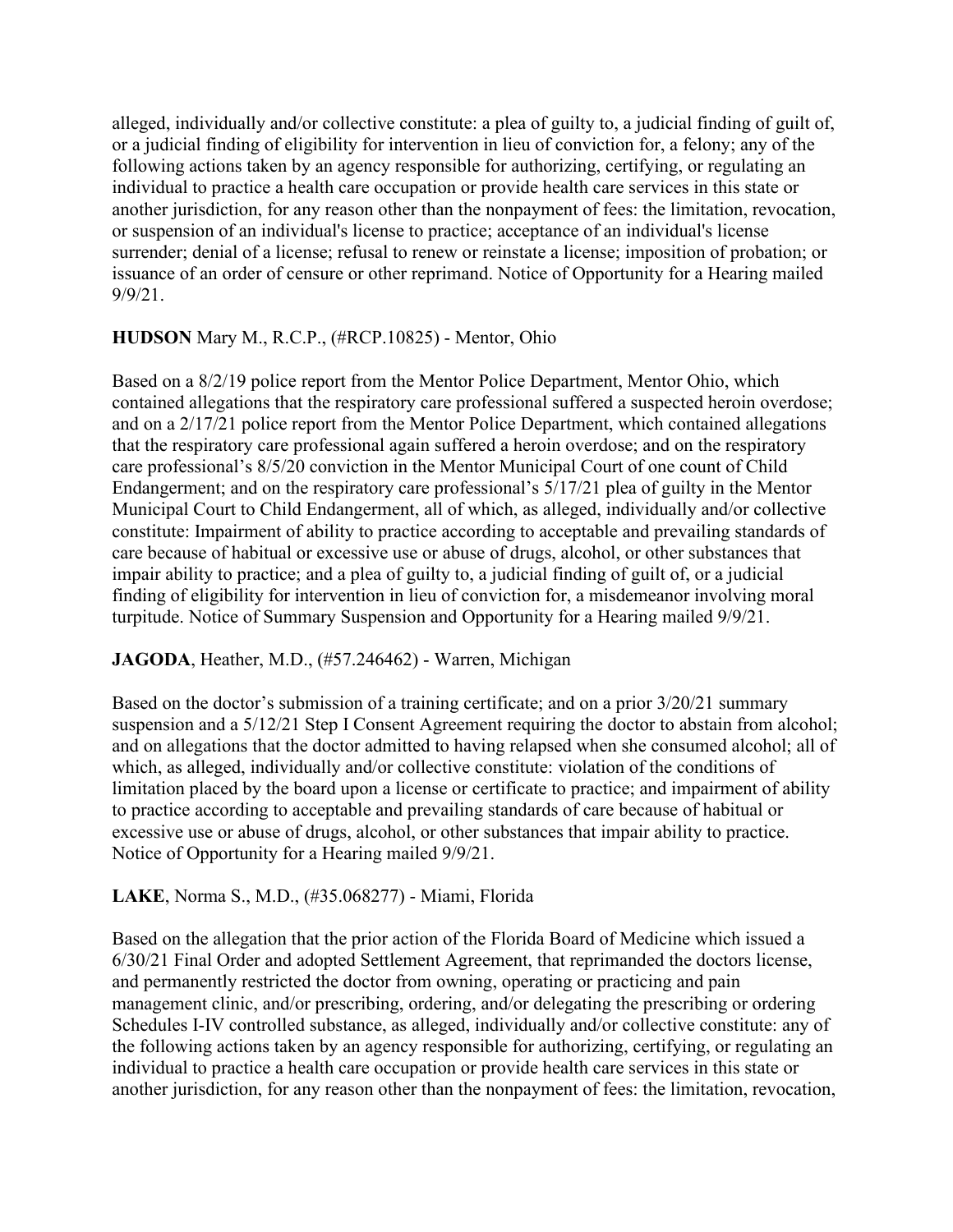or suspension of an individual's license to practice; acceptance of an individual's license surrender; denial of a license; refusal to renew or reinstate a license; imposition of probation; or issuance of an order of censure or other reprimand Notice of Opportunity for a Hearing mailed 9/9/21.

#### **MARIANO**, Angela, M.T. Applicant - Youngstown, Ohio

Massage therapist notified of right to request a hearing on the question of whether her failure to submit to an examination as ordered by the Board was due to circumstances beyond her control. Based on the legal presumption that the massage therapist's failure to submit to an examination as ordered by the Board constitutes an admission that she is unable to practice according to acceptable and prevailing standards of care by reason of mental illness or physical illness, including, but not limited to, physical deterioration that adversely affects cognitive, motor, or perceptive skills, and an impairment in the ability to practice according to acceptable and prevailing standards of care because of habitual or excessive use or abuse of drugs, alcohol, or other substances that impair ability to practice. Notice of Opportunity for a Hearing mailed 9/9/21.

#### **PARVIN**, Dara, M.D., (#35.135268) - Oakwood, Ohio

Based on allegations that the prior action by the Iowa Board of Medicine, which issued a 11/19/20 Combined Statement of Charges and Settlement Agreement, that: warned the doctor; prohibited him from using social media to contact patients outside the physician-patient relationship; or to make unwanted advances toward colleagues and co-workers; and placed his license on probation for two years, individually and/or collective constitute: any of the following actions taken by an agency responsible for authorizing, certifying, or regulating an individual to practice a health care occupation or provide health care services in this state or another jurisdiction, for any reason other than the nonpayment of fees: the limitation, revocation, or suspension of an individual's license to practice; acceptance of an individual's license surrender; denial of a license; refusal to renew or reinstate a license; imposition of probation; or issuance of an order of censure or other reprimand. Notice of Opportunity for a Hearing mailed 9/9/21.

#### **REED**, Timothy B., M.D. Applicant - New York, New York

Based on the doctor's submission of an application to practice medicine and surgery; and on the doctor's plea of guilty and conviction in the United States District Court for the Southern District of New York District Court, to one felony count of Transportation of Obscene Material to which the doctor was sentenced to five years of probation; and on the doctor's admission that he had been dismissed from medical schools for behavior related to alcohol abuse; and on the doctor's admission that he has not been engaged in the active practice of medicine and surgery since July of 2019, and that he had passed the USMLE Step I in June 1996, but did not pass the USMLE Step 3 until March 2014, all of which, as alleged, individually and/or collective constitute: A plea of guilty to, a judicial finding of guilt of, or a judicial finding of eligibility for intervention in lieu of conviction for, a felony; Impairment of ability to practice according to acceptable and prevailing standards of care because of habitual or excessive use or abuse of drugs, alcohol, or other substances that impair ability to practice; and collectively constitute cause for the Board to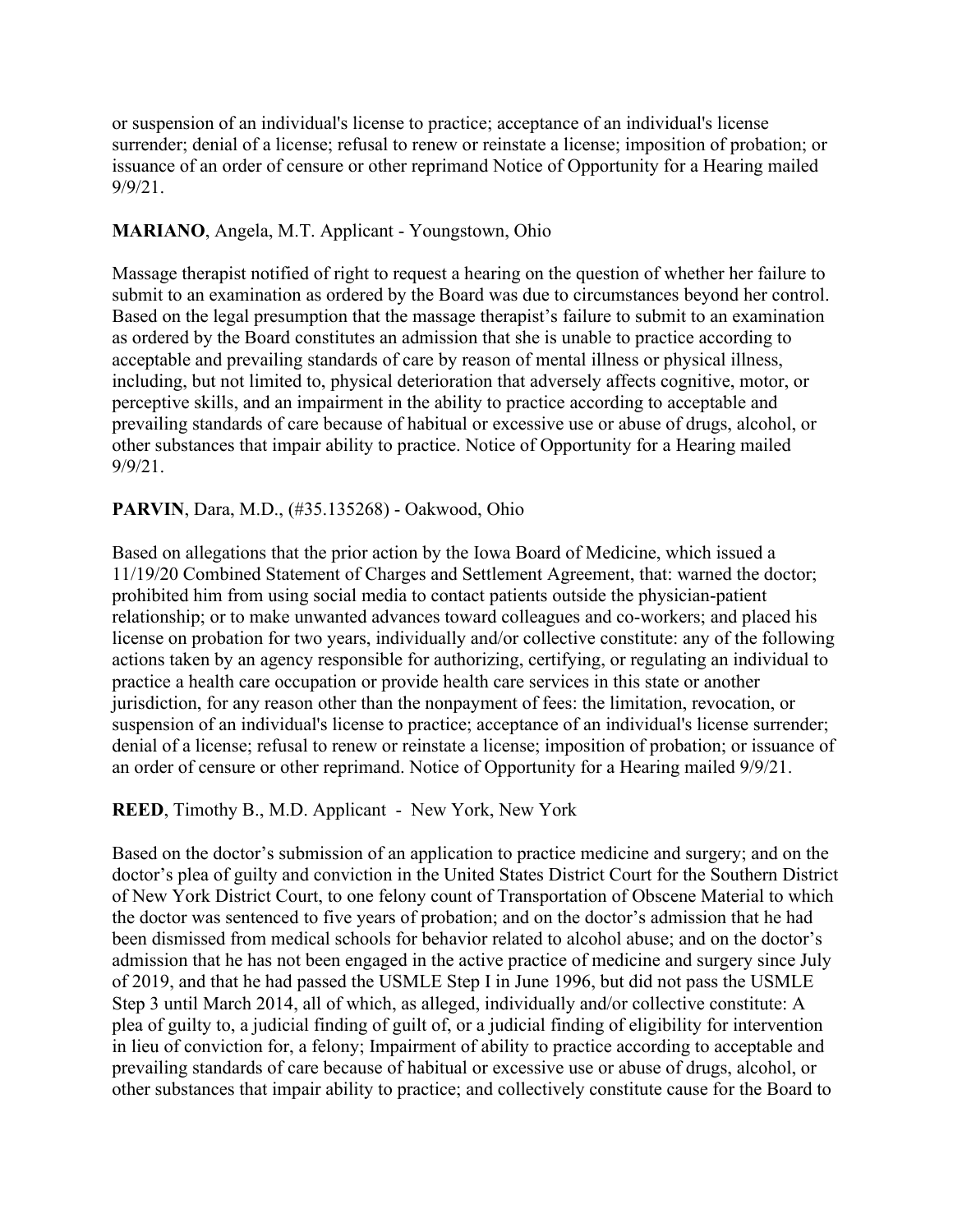exercise its discretion under Rule 4731-6-05, Ohio Administrative Code related to the doctor's failure to meet the requirement that an applicant shall have passed all steps of the USMLE within a ten-year period. Notice of Opportunity for a Hearing mailed 9/9/21.

### **SHAW**, James A., M.T., (#33.023008) - Cincinnati, Ohio

Based on allegations with respect to the care and treatment of one specified patient, that on two separate occasions the massage therapist fondled the patient's breasts and placed his hands on the patient's genitals; and on the massage therapist's admission that he violated his employer's draping policy and may have touched the patient's breasts while performing a pectoral or sternal massage, all of which, as alleged, individually and/or collective constitute: violating or attempting to violate, directly or indirectly, or assisting in or abetting the violation of, or conspiring to violate, any provisions of this chapter or any rule promulgated by the board, to wit: Prohibition against sexual misconduct; and constitutes a departure from, or the failure to conform to, minimal standards of care of similar practitioners under the same or similar circumstances, whether or not actual injury to a patient is established. Notice of Opportunity for a Hearing mailed 9/9/21.

#### **WAITE**, Henry C., M.D., (#35.041284) - Cincinnati, Ohio

Based on allegations with respect to the care and treatment of patients  $1 - 7$ , the doctor inappropriately treated and/or failed to appropriately treat and/or failed to appropriately document treatment, such as: failure to collaborate or document collaboration with other prescribers, or conduct or document a psychiatric evaluation; failed to discuss the dangers of combining opiates and benzodiazepines; increased dosages without considering increasing dependence and/or changing to a longer acting medication; document the reasoning for prescribing certain medications; failed to conduct or document patient examinations; and failed to advise patients of the dangers of combining certain medications, all of which, as alleged, individually and/or collective constitute: a departure from, or the failure to conform to, minimal standards of care of similar practitioners under the same or similar circumstances, whether or not actual injury to a patient is established. Notice of Opportunity for a Hearing mailed 9/9/21.

## **WILLIAMS**, Ryan S., M.D., (#35.088819CTR) - Columbus, Ohio

Based on allegations with respect to the care and treatment of one specified patient, the doctor inappropriately touched the patient in a sexual manner when during an anal examination, he allegedly inserted his penis into the patient's anus, which, as alleged, individually and/or collective constitute violating or attempting to violate, directly or indirectly, or assisting in or abetting the violation of, or conspiring to violate, any provisions of this chapter or any rule promulgated by the board, to wit: the Board's prohibition against sexual misconduct; and a departure from, or the failure to conform to, minimal standards of care of similar practitioners under the same or similar circumstances, whether or not actual injury to a patient is established; and commission of an act that constitutes a felony in this state, regardless of the jurisdiction in which the act was committed, to wit: Rape, and/or Sexual Battery, and/or Gross Sexual Imposition. Notice of Opportunity for a Hearing mailed 9/9/21.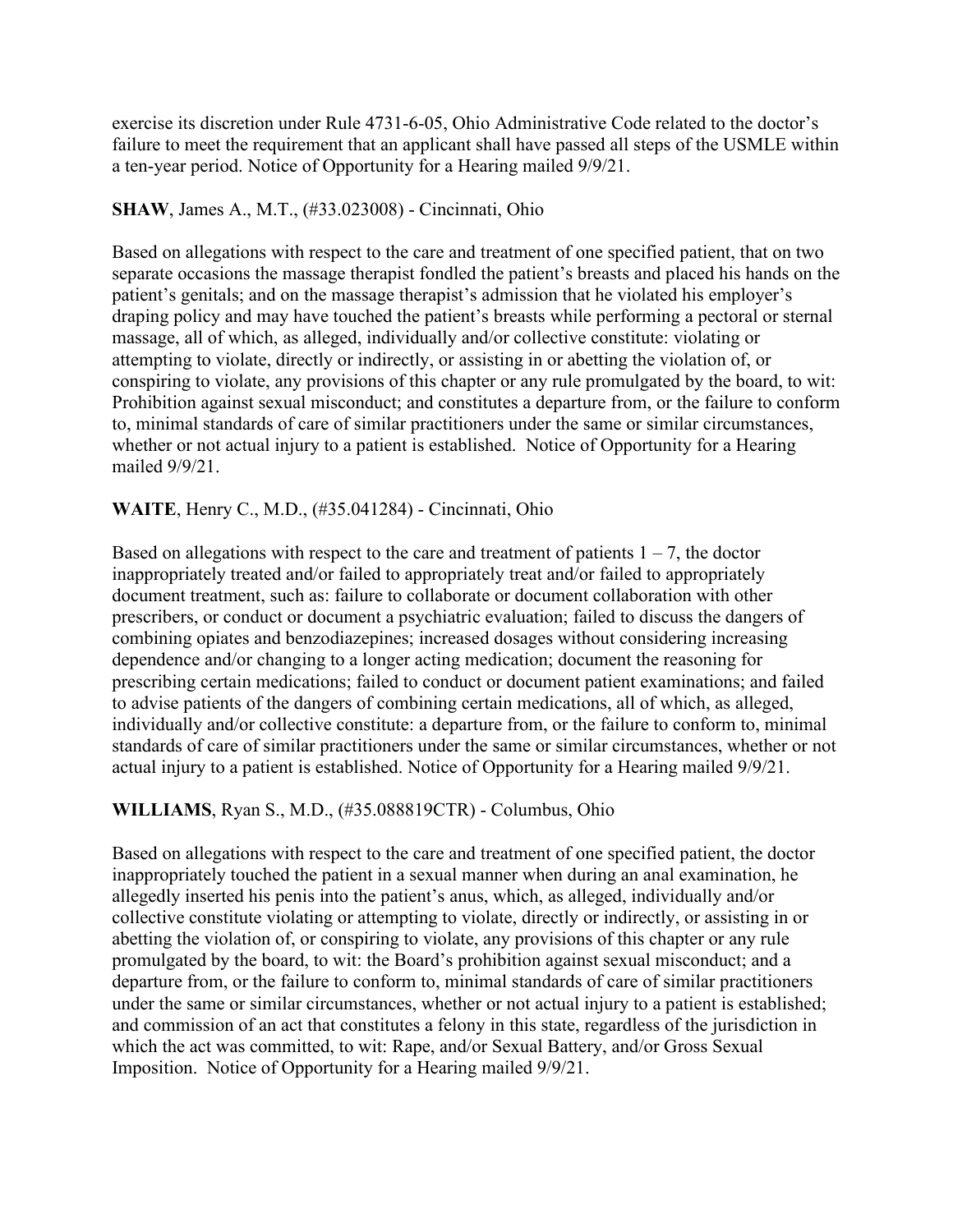# **NON-DISCIPLINARY CITATIONS**

## **CARCIOPPOLO**, Karen L., M.T. (#33.011817) - Aurora, Ohio

Based on the massage therapist's submission of an application for restoration of a license to practice massage therapy, and on allegations that the massage therapist has not been engaged in the active practice of massage therapy for more than two years. Notice of opportunity for hearing mailed 9/9/21.

**HENDRICK**, Jinrong H., M.T. Applicant - Columbus, Ohio

Based on the applicant's submission of an application to practice massage therapy, and on allegations that the massage therapist's educational program course of instruction does not meet Ohio's minimum clock hour requirements. Notice of opportunity for hearing mailed 9/9/21.

**OLIVER**, Sara, M.T. Applicant - Stockport, Ohio

Based on the massage therapist's submission of an application for a license to practice massage therapy, and on allegations that the massage therapist has not been engaged in the active practice of massage therapy for more than two years. Notice of opportunity for hearing mailed 9/9/21.

**WHITE**, Jennifer, M.T., Applicant - Dayton, Ohio

Based on the massage therapist's submission of an application for a license to practice massage therapy, and on allegations that the massage therapist has not been engaged in the active practice of massage therapy for more than two years. Notice of opportunity for hearing mailed 9/9/21.

**YAH**, Isaac N., R.C.P. Applicant - Eden, North Carolina

Based on the respiratory care therapist's submission of an application to practice respiratory care, and on allegations that the applicant has not successfully completed both portions (T.M.C. & C.S.E.) of the registered respiratory therapist (R.R.T.) examination, administered by the National Board for Respiratory Care (NBRC), or its successor organization. Notice of opportunity for hearing mailed 9/9/21.

## **FINAL ORDERS**

**CHEVALIER**, Kathy, R.C.P. Applicant - Toronto, Ohio (Non-Disciplinary)

Application for a license to practice respiratory care denied. Based on the applicant's submission of an application for a license to practice respiratory care; and on the finding that the applicant failed to provide documentation that she has taken and passed an examination acceptable to the Board. Order effective 9/9/21. (Journal Entry-No Hearing Requested).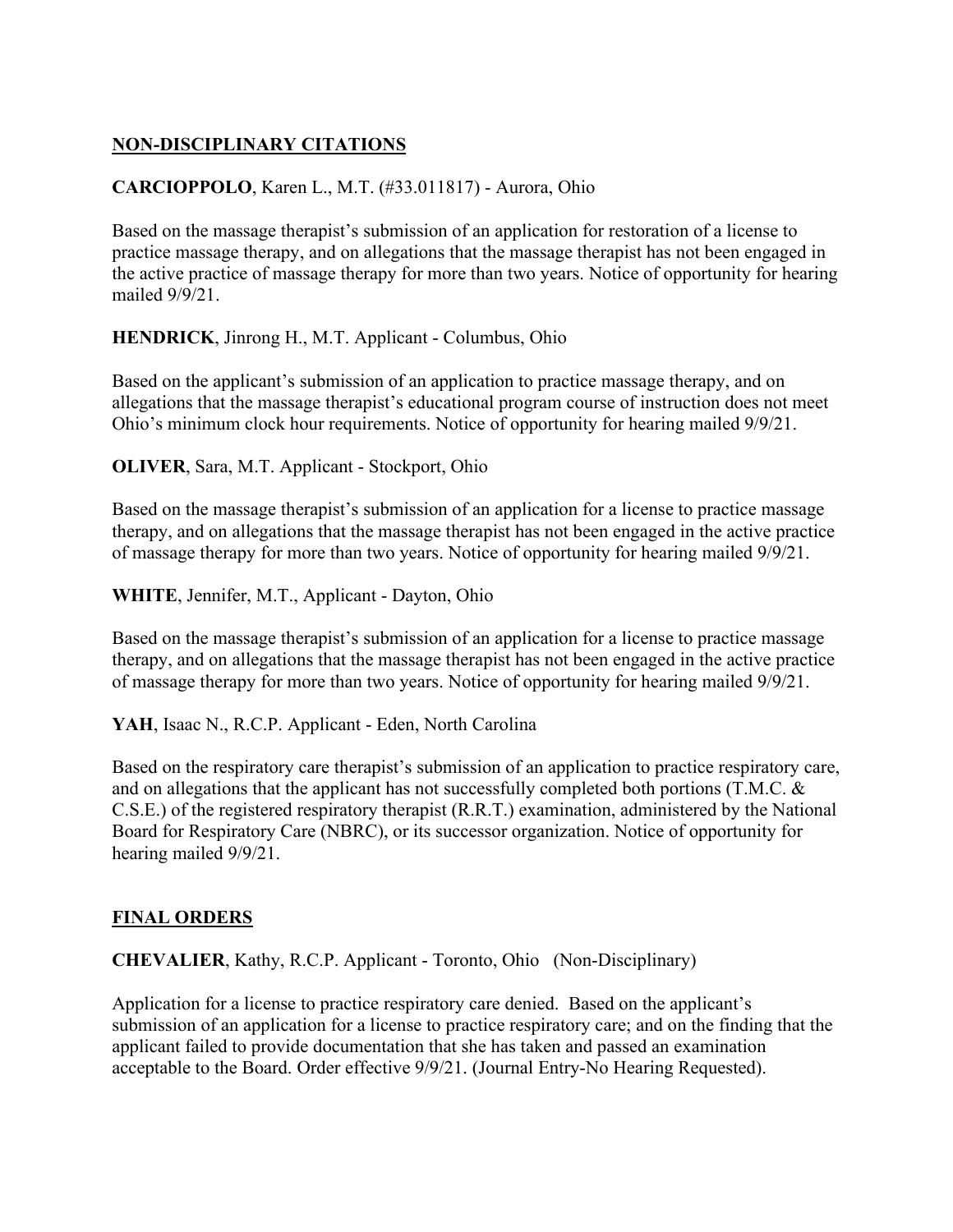# **CLAPP**, Natalie, R.C.P. Applicant - Fremont, Ohio (Non-Disciplinary)

Application for a license to practice respiratory care denied. Based on the applicant's submission of an application for a license to practice respiratory care; and on the finding that the applicant failed to provide documentation that she has taken and passed an examination acceptable to the Board. Order effective 9/9/21. (Journal Entry-No Hearing Requested).

### **MAIN**, Russel D., R.C.P. (#RCP.6825) - Sun City, California

Application for restoration of license to practice as a respiratory care professional is permanently denied. Based on the respiratory care professional's submission of an application for restoration of his license to practice respiratory care, and on the finding that the prior action by the Respiratory Care Board of California, which issued a 1/7/13 Default Decision and Order, constitutes any of the following actions taken by an agency responsible for authorizing, certifying, or regulating an individual to practice a health care occupation or provide health care services in this state or another jurisdiction, for any reason other than the nonpayment of fees: the limitation, revocation, or suspension of an individual's license; acceptance of an individual's license surrender; denial of a license; refusal to renew or reinstate a license; imposition of probation; or issuance of an order of censure or other reprimand. Order effective 9/9/21. (Journal Entry-No Hearing Requested).

#### **PAPACHRISTOU**, Marios D., M.D., (#35.137804) - Warrendale, Pennsylvania

License to practice medicine and surgery revoked. Based on the finding that the doctor's plea of guilty and conviction in the United States District Court, Western District of Pennsylvania to Unlawful Dispensing and Distributing a Schedule II Controlled Substance, and a prior action by the West Virginia Board of Medicine, which issued a 3/11/2019 Order of Revocation to Practice Medicine and Surgery; individually and/or collectively, constitute: a plea of guilty to, a judicial finding of guilt of, or a judicial finding of eligibility for intervention in lieu of conviction for, a felony; and any of the following actions taken by an agency responsible for authorizing, certifying, or regulating an individual to practice a health care occupation or provide health care services in this state or another jurisdiction, for any reason other than the nonpayment of fees: the limitation, revocation, or suspension of an individual's license to practice; acceptance of an individual's license surrender; denial of a license; refusal to renew or reinstate a license; imposition of probation; or issuance of an order of censure or other reprimand. Order effective 9/27/21.

## **PAPPAS**, Spilios J., M.D., (#35.063491) - Perrysburg, Ohio

License to practice medicine and surgery permanently revoked, and subject to a twenty thousand dollar (\$20,000.00) fine. Based on the finding that when a jury found the doctor guilty in the United States District Court for the Eastern District of Michigan, to a felony count of Conspiracy to Commit Healthcare and Wire Fraud, and a felony count of Healthcare Fraud, those acts individually and/or collectively, constitute a plea of guilty to, a judicial finding of guilt of, or a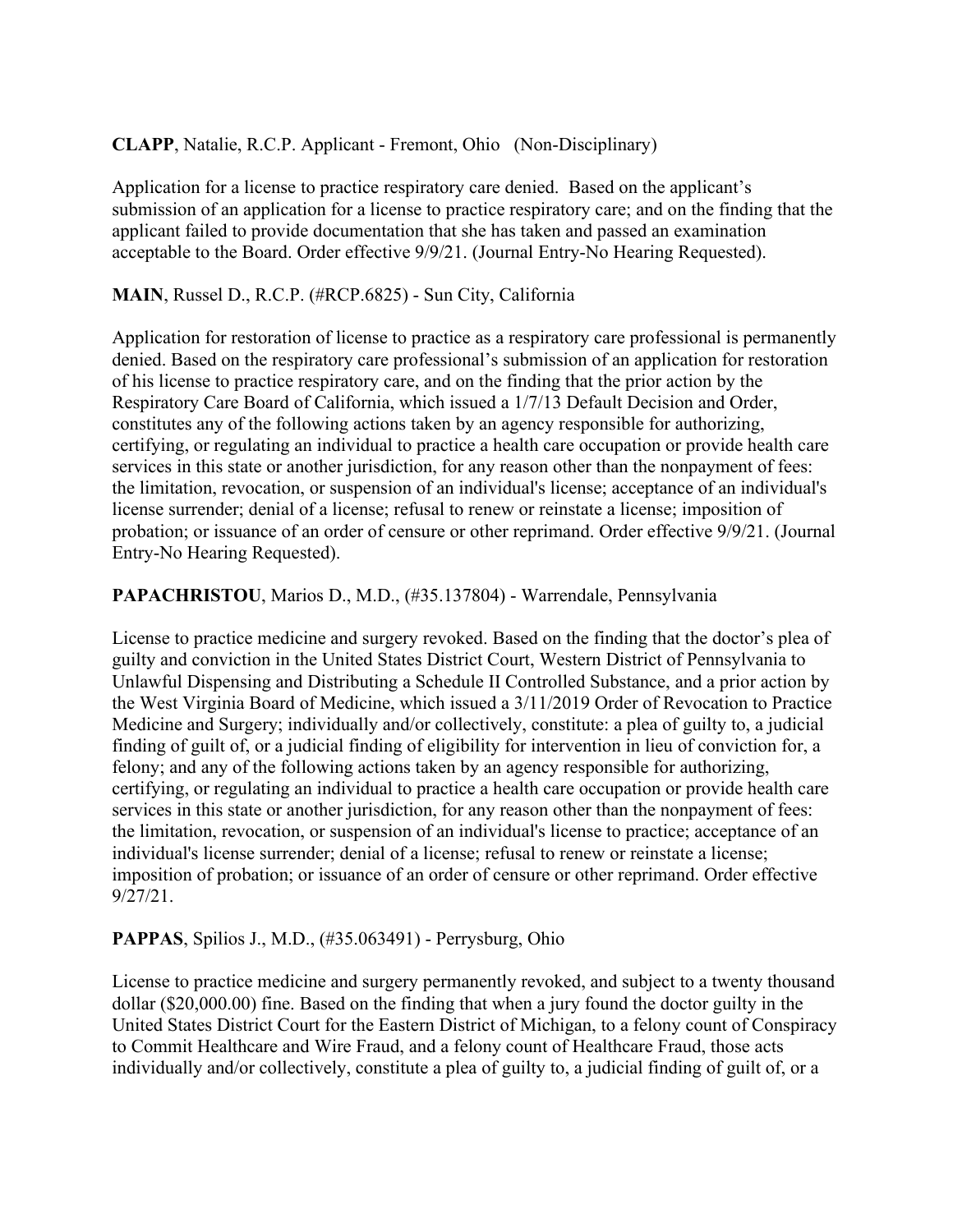judicial finding of eligibility for intervention in lieu of conviction for, a felony. Order effective 9/27/21.

**ROAN**, Kelly N., D.O., (#34.012707) - Westlake, Ohio

The 2/12/20 Order and Entry permanently revoking the doctor's license, and imposing an eight thousand dollar (\$8,000.00) fine is vacated, and the doctor's license to practice osteopathic medicine and surgery is reinstated. Based on a 11/5/20 decision of the Eighth District Court of Appeals, that reversed all three felony convictions upon which the Board's 2/12/20 Order and Entry was based. Order effective 9/8/21.

**SERRANO**, Celis S., M.T. Applicant - Miamisburg, Ohio (Non-Disciplinary)

Application for a license to practice massage therapy in Ohio is denied. Based on the applicant's submission of an application to practice massage therapy; and on the finding that the applicant's completion of a course of instruction does not meet the Board's minimum clock hour course requirement. Order effective 9/9/21. (Journal Entry-No Hearing Requested).

**SMITH**, Hannah F., M.T. Applicant - Centerville, Ohio

Application of Hannah F. Smith for a license to practice massage therapy is denied. Based on the finding that when the massage therapist failed to submit to a Board ordered examination and failed to notify the Board that the failure to attend was due to circumstances beyond her control, those actions individually and/or collective constitute: an inability to practice according to acceptable and prevailing standards of care by reason of mental illness or physical illness, including, but not limited to, physical deterioration that adversely affects cognitive, motor, or perceptive skills; and impairment of ability to practice according to acceptable and prevailing standards of care because of habitual or excessive use or abuse of drugs, alcohol, or other substances that impair ability to practice. Order effective 9/9/21. (Journal Entry-No Hearing Requested).

**SNELL**, Amanda, M.T. (#33.014406) - Waynesville, Ohio (Non-Disciplinary)

Application for restoration of license to practice massage therapy approved, provided that the massage therapist takes and passes the Massage and Bodywork Licensing Examination within six months. Based on the massage therapist's submission of an application for restoration of her license to practice massage therapy; and on the finding that the massage therapist has not been actively engaged in the practice of massage therapy for over two years. Order effective 9/9/21. (Journal Entry-No Hearing Requested).

**WISDOM**, Daryl D., M.D., (#35.098268) - Lowell, Michigan

License to practice medicine and surgery revoked. Based on the finding that that a prior action by the State Board of Medicine of the State of Michigan, which issued an 8/20/20 Order of Summary Suspension, constitutes any of the following actions taken by an agency responsible for authorizing, certifying, or regulating an individual to practice a health care occupation or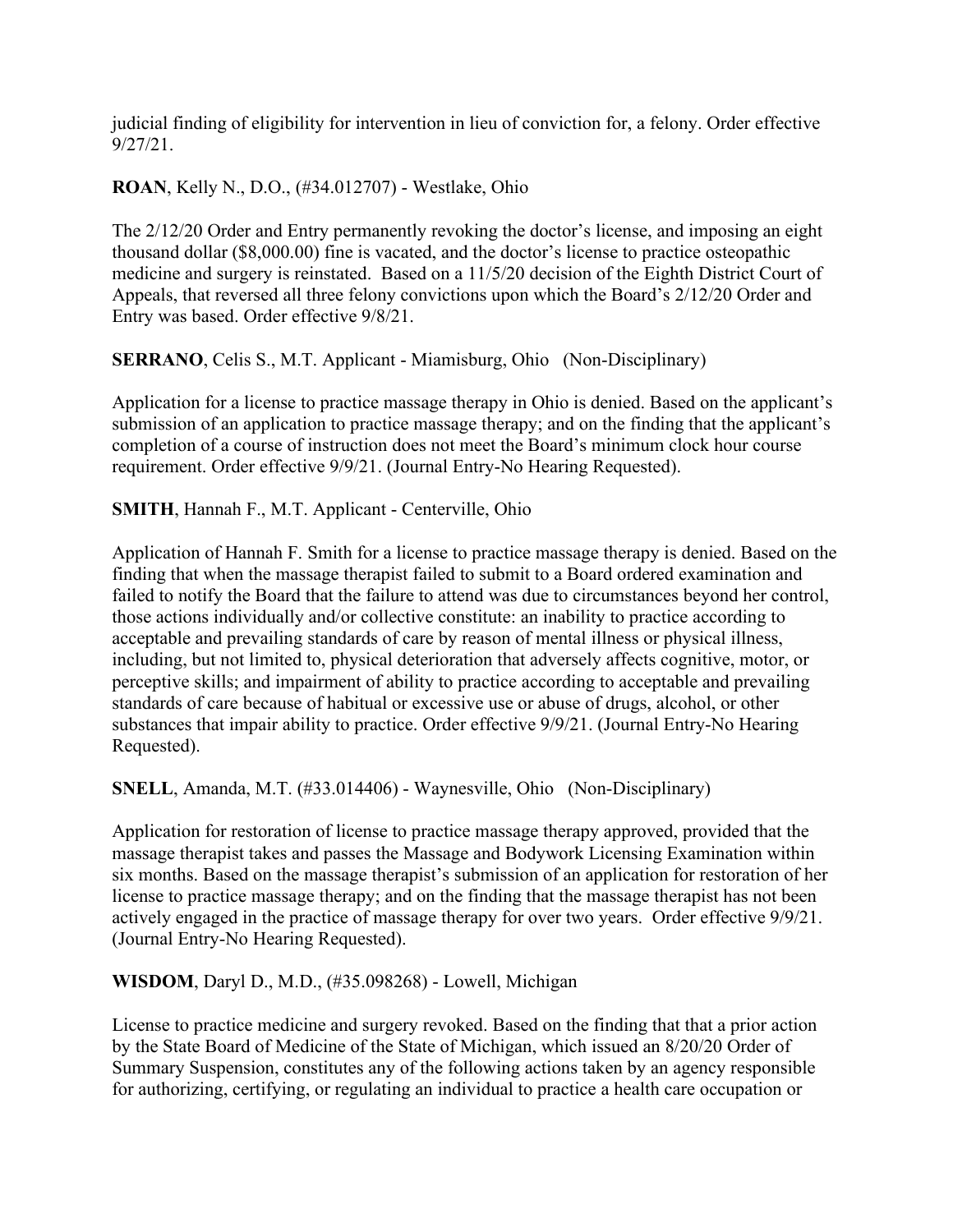provide health care services in this state or another jurisdiction, for any reason other than the nonpayment of fees: the limitation, revocation, or suspension of an individual's license to practice; acceptance of an individual's license surrender; denial of a license; refusal to renew or reinstate a license; imposition of probation; or issuance of an order of censure or other reprimand. Order effective 9/9/21. (Journal Entry-No Hearing Requested).

### **CONSENT AGREEMENTS**

**ATASSI**, Firas A., M.D., (#35.039051) - North Ridgeville, Ohio

License to practice medicine and surgery suspended for a definite period of sixty (60) days, and subject to probationary terms, and a three thousand five hundred dollar (\$3,500.00) fine. Based on the doctor's admission that he violated minimal standards of care with his weight loss patients related to dispensing diet drugs, and that he did not consistently perform medical exams or run OARRS reports on all his patient, nor properly document patient weight loss efforts, patient BMI, or other histories, or document possible contraindication of each patient or screen for patient abuse potential; which individually and collectively constitute violating or attempting to violate, directly or indirectly, or assisting in or abetting the violation of, or conspiring to violate, any provisions of this chapter or any rule promulgated by the board, to wit: the Utilization of Short Term Anorexiants for Weight Reduction; the failure to maintain minimal standards applicable to the selection or administration of drugs, or failure to employ acceptable scientific methods in the selection of drugs or other modalities for treatment of disease; selling, giving away, personally furnishing, prescribing, or administering drugs for other than legal and legitimate therapeutic purposes or a plea of guilty to, a judicial finding of guilt of, or a judicial finding of eligibility for intervention in lieu of conviction of, a violation of any federal or state law regulating the possession, distribution, or use of any drug; and a departure from, or the failure to conform to, minimal standards of care of similar practitioners under the same or similar circumstances, whether or not actual injury to a patient is established. Agreement effective 9/8/21.

**BARROWS**, Courtney E., M.D., (#35.140203) – Cleveland Heights, Ohio

License to practice medicine and surgery reinstated, and subject to probationary terms, conditions, and limitations for at least five years. Based on doctor having completed all requirements for reinstatement of license pursuant to the terms of a 4/14/21 Step I Consent Agreement. Agreement effective 9/8/21.

## **COSGROVE**, Gerard, R.C.P., (#RCP.1184) - Norwood, Ohio

License to practice as a respiratory care professional is reinstated, and subject to probationary terms, conditions, and limitations for at least five years. Based on the respiratory care professional having completed all requirements for reinstatement of license pursuant to the terms of a 5/12/21 Step I Consent Agreement. Agreement effective 9/8/21.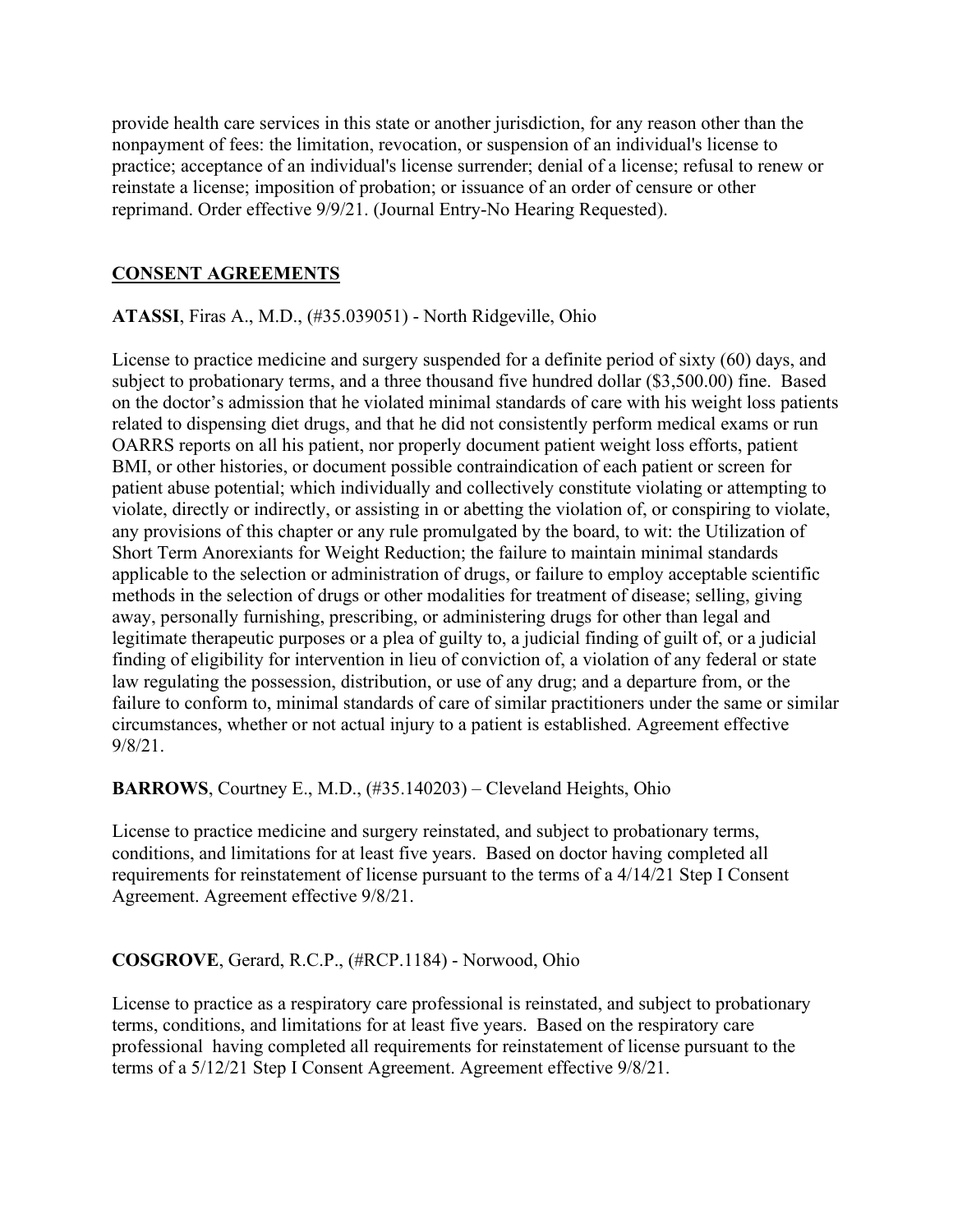**MCMANNIS**, Michael G., M.D., (#35.084385) - Centerville, Ohio

License to practice medicine and surgery suspended for an indefinite period of time, but not less than ninety (90) days, and subject to probationary requirements, and conditions for reinstatement, including entering into a subsequent consent agreement. Based on the doctor's admission that when he relapsed on alcohol, that individually and/or collectively constitutes impairment of ability to practice according to acceptable and prevailing standards of care because of habitual or excessive use or abuse of drugs, alcohol, or other substances that impair ability to practice. Agreement effective 9/8/21.

**RODDICK**, William N., M.D., (#35.125517) - Granville, Ohio

License to practice medicine and surgery suspended for a definite period of ninety (90) days, and subject to interim probationary requirements, and a four thousand dollar (\$4,000.00) fine. Based on the doctor's admission that when he diverted medications and controlled substances for selfuse, those acts individually and/or collectively constitute the commission of an act that constitutes a felony in this state, regardless of the jurisdiction in which the act was committed, to wit: Deception to Obtain a Dangerous Drug. Agreement effective 9/8/21.

# **VOLUNTARY PERMANENT SURRENDERS, RETIREMENTS, REVOCATIONS, WITHDRAWALS**

**FRANTZ**, Gary J., M.D., (#35.043697) - Mansfield, Ohio

Permanent revocation of license to practice medicine and surgery, authorized by the doctor in lieu of further investigation into an alleged violation of Section 4731.22(B)(9), Ohio Revised Code. Agreement effective 9/8/21.

**JAVERY**, Thomas E., M.D., (#35.122844) - Painesville, Ohio

Permanent retirement and revocation of license to practice medicine and surgery, authorized by the doctor in lieu of further investigation pursuant to Section 4731.22(B)(19), Ohio Revised Code. Agreement effective 9/8/21.

**SUNTALA**, Christopher R., M.D., (#35.050370) - Rocky River, Ohio

Permanent revocation of license to practice medicine and surgery, authorized by the doctor in lieu of further formal disciplinary proceedings pursuant to Sections 4731.22(B)(2), (6), and (20), Ohio Revised Code. Agreement effective 9/8/21.

**TANIO**, Sonia L, M.D., (#35.046540) - Valley View, Ohio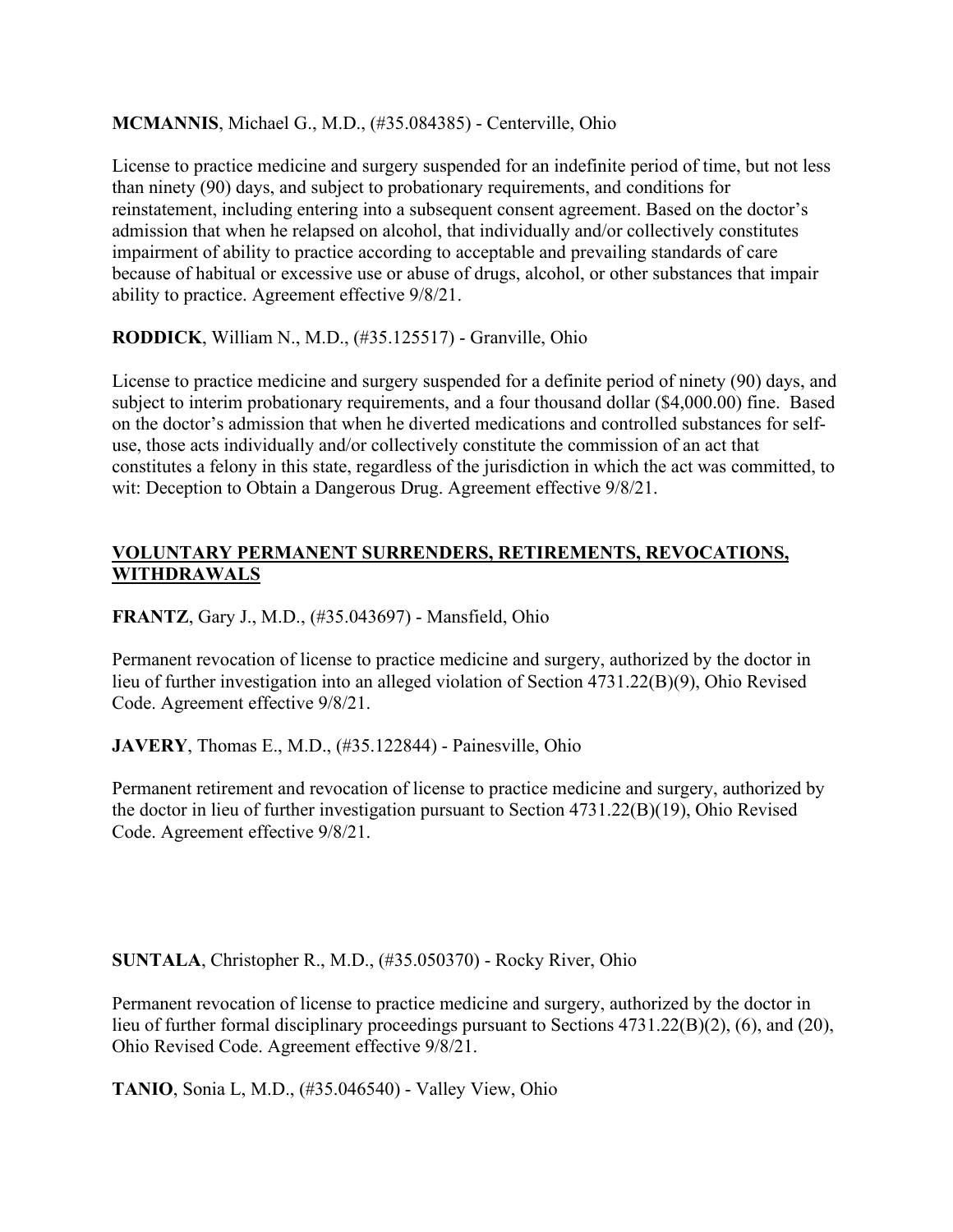Permanent revocation of license to practice medicine and surgery, authorized by the doctor in lieu of formal disciplinary proceedings pursuant to Section 4731.22(B)(9), Ohio Revised Code. Agreement effective 9/8/21.

**WATSON**, Noel J., M.D., (#35.033754) - Germantown, Ohio

Permanent revocation of license to practice medicine and surgery, authorized by the doctor in lieu of further formal disciplinary proceedings pursuant to Sections 4731.22(B)(2),(3),(6), (9), and (20), Ohio Revised Code. Agreement effective 9/8/21.

YOKIEL, Jerome B., M.D., (#35.059140) - Solon, Ohio (Non-Disciplinary)

Non-Disciplinary withdrawal of application for a Certificate to Recommend the Medical Use of Marijuana, approved by the Board on 9/8/21.

## **PROBATIONARY REQUESTS AND MODIFICATIONS**

**ANIKEEV**, Michael H., M.D., (#35.091515) - Canal Winchester, Ohio

Doctor's request for approval of monitoring physician, granted by vote of the Board on 9/8/21. Determination of frequency of chart review set as ten charts per month.

**HARRIS**, Dale A., M.D., (#35.074799) - Westerville, Ohio

Doctor's request for approval of treating psychiatrist, granted by vote of the Board on 9/8/21.

**MORLEY**, Timothy J., D.O., (#34.007119) - Greenwich, Connecticut

Doctor's request for approval of infection prevention and control course, and office management course, granted by vote of the Board on 9/8/21.

**PEYTON**, Joseph, D.O., (#34.004485) - Sylvania, Ohio

Doctor's request for approval of monitoring physician, granted by vote of the Board on 9/8/21. Determination of frequency of chart review set as ten charts per month.

**RUBOSKY**, Krista M., P.A., (#50.003759RX) - Canfield, Ohio

Physician assistant's request for approval of reporting physician, granted by vote of the Board on 9/8/21.

**WELDEN**, Scott R., M.D., (#35.137180) - Covington, Kentucky